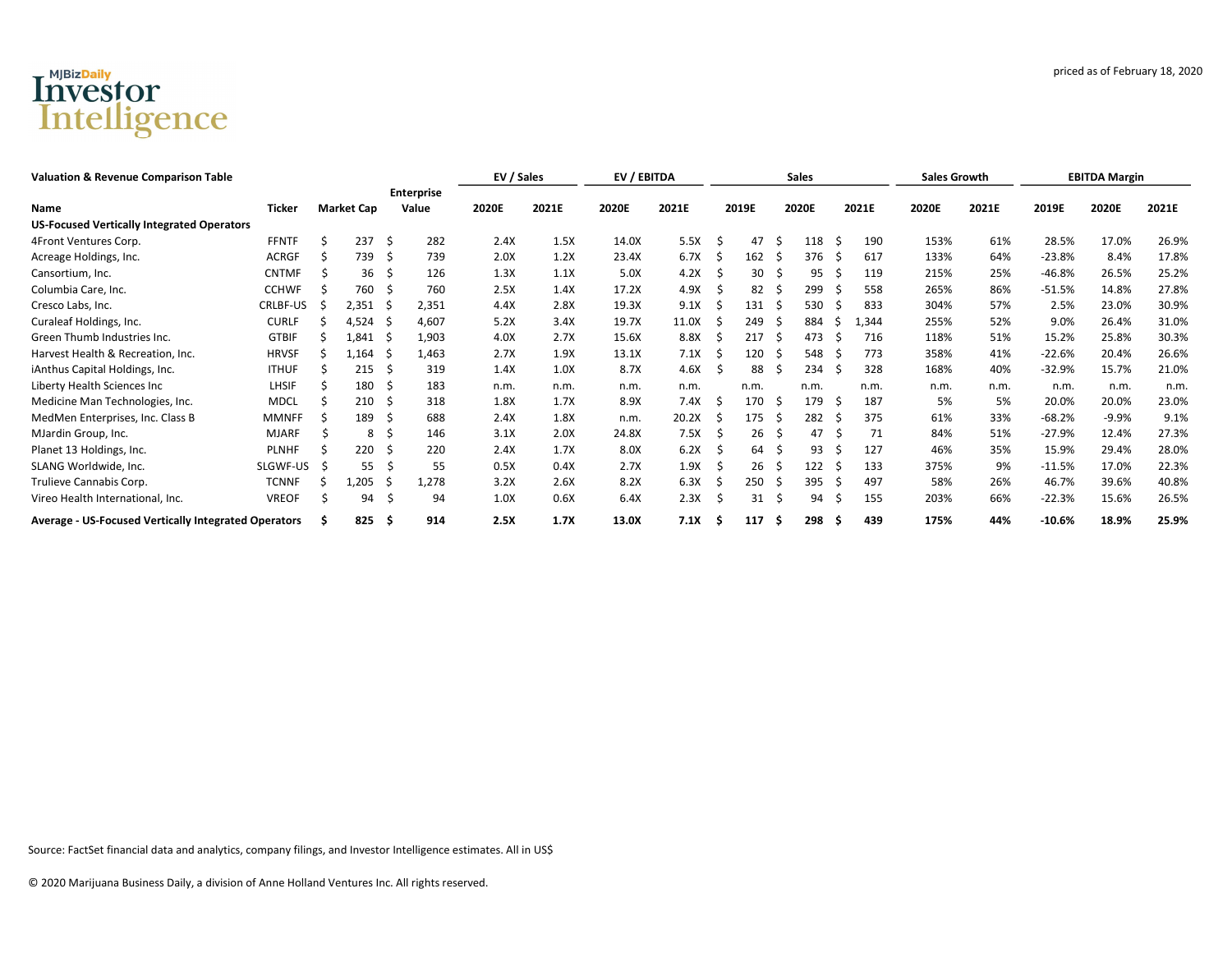## Investor<br>Intelligence

| <b>Valuation &amp; Revenue Comparison Table</b>       |               |    |                   |     | EV / Sales                 |       | EV / EBITDA |       |       |    |       | <b>Sales</b> |       |     | <b>Sales Growth</b> |       | <b>EBITDA Margin</b> |           |          |          |
|-------------------------------------------------------|---------------|----|-------------------|-----|----------------------------|-------|-------------|-------|-------|----|-------|--------------|-------|-----|---------------------|-------|----------------------|-----------|----------|----------|
| <b>Name</b>                                           | <b>Ticker</b> |    | <b>Market Cap</b> |     | <b>Enterprise</b><br>Value | 2020E | 2021E       | 2020E | 2021E |    | 2019E |              | 2020E |     | 2021E               | 2020E | 2021E                | 2019E     | 2020E    | 2021E    |
| <b>Canada-Focused Vertically Integrated Operators</b> |               |    |                   |     |                            |       |             |       |       |    |       |              |       |     |                     |       |                      |           |          |          |
| 48North Cannabis Corp.                                | <b>NCNNF</b>  |    | 48                | -S  | 48                         | 1.7X  | 1.2X        | 19.6X | 6.0X  |    | 10    | -S           | 28    | S   | 41                  | 180%  | 47%                  | $-30.2%$  | 8.7%     | 19.5%    |
| Aphria Inc                                            | APHA-TSE      | -S | 1,132             | - S | 1,139                      | 2.4X  | 2.0X        | 22.9X | 11.8X |    | 311   |              | 482   |     | 580                 | 55%   | 20%                  | 0.9%      | 10.3%    | 16.6%    |
| Aurora Cannabis Inc.                                  | ACB           |    | 1,846             |     | 2,045                      | 7.6X  | 5.3X        | n.m.  | 44.0X |    | 199   |              | 268   |     | 386                 | 35%   | 44%                  | $-62.2%$  | $-21.1%$ | 12.0%    |
| Auxly Cannabis Group Inc.                             | XLY-CNQ       |    | 268               | S   | 272                        | 4.4X  | 2.1X        | n.m.  | 7.3X  |    | 5     |              | 63    |     | 129                 | n.m.  | 106%                 | n.m.      | $-9.2%$  | 28.8%    |
| CannTrust Holdings, Inc.                              | TRST-CA       |    | 149               | S   | 149                        | n.m.  | n.m.        | n.m.  | n.m.  |    | n.m.  |              | n.m.  |     | n.m.                | n.m.  | n.m.                 | n.m.      | n.m.     | n.m      |
| Canopy Growth Corporation                             | CGC           |    | 8,197             | S   | 8,197                      | 16.8X | 10.6X       | n.m.  | n.m.  |    | 280   | -S           | 489   |     | 770                 | 74%   | 58%                  | $-104.1%$ | $-41.1%$ | $-6.2%$  |
| Cronos Group Inc                                      | <b>CRON</b>   |    | 2,674             |     | 2,674                      | 22.8X | 9.8X        | n.m.  | n.m.  |    | 35    |              | 117   |     | 274                 | 230%  | 134%                 | $-160.2%$ | $-33.3%$ | 8.8%     |
| Emerald Health Therapeutics, Inc.                     | <b>EMHTF</b>  |    | 25                | S   | 41                         | 1.1X  | 0.8X        | n.m.  | n.m.  |    | 21    | -S           | 38    |     | 52                  | 83%   | 37%                  | $-69.7%$  | $-37.3%$ | $-15.3%$ |
| <b>Flowr Corporation</b>                              | <b>FLWPF</b>  |    | 115               | S   | 115                        | 2.0X  | 0.9X        | n.m.  | 5.0X  |    |       |              | 57    |     | 125                 | 982%  | 118%                 | n.m.      | $-8.9%$  | 18.4%    |
| Green Organic Dutchman Holdings Ltd.                  | <b>TGODF</b>  |    | 114               | S   | 114                        | 2.0X  | 0.9X        | n.m.  | 8.3X  |    | 8     |              | 56    |     | 130                 | 592%  | 130%                 | n.m.      | $-20.6%$ | 10.6%    |
| GTEC Holdings Ltd.                                    | GTEC-TSX      |    | 14                | S   | 19                         | n.m.  | n.m.        | n.m.  | n.m.  |    | n.m.  |              | n.m.  |     | n.m.                | n.m.  | n.m.                 | n.m.      | n.m.     | n.m.     |
| Harvest One Cannabis, Inc.                            | <b>HRVOF</b>  |    | 12                | \$. | 12                         | 0.3X  | n.m.        | 18.8X | n.m.  |    | 15    | .S           | 37    |     | n.m.                | 152%  | n.m.                 | $-67.3%$  | 1.8%     | n.m.     |
| HEXO Corp.                                            | HEXO          |    | 404               | S   | 404                        | 4.8X  | 3.0X        | n.m.  | n.m.  |    | 46    |              | 84    | -S  | 133                 | 83%   | 58%                  | $-95.9%$  | $-31.7%$ | 4.3%     |
| OrganiGram Holdings Inc                               | OGI           |    | 453               | S   | 471                        | 3.9X  | 2.8X        | 14.9X | 9.1X  |    | 73    | -S           | 120   | - 5 | 167                 | 63%   | 40%                  | 24.4%     | 26.4%    | 31.1%    |
| Tilray, Inc.                                          | <b>TLRY</b>   |    | 1,920             |     | 2,199                      | 7.3X  | 4.8X        | n.m.  | n.m.  |    | 174   |              | 301   |     | 454                 | 73%   | 51%                  | $-44.6%$  | $-14.4%$ | 6.2%     |
| Village Farms International, Inc.                     | <b>VFF</b>    |    | 279               | S   | 353                        | 1.5X  | 1.1X        | 7.2X  | 4.5X  |    | 189   |              | 235   |     | 308                 | 24%   | 32%                  | 6.9%      | 21.0%    | 25.5%    |
| WeedMD, Inc.                                          | WMD-CA        |    | 80                | \$  | 100                        | 1.2X  | 0.8X        | 5.6X  | 2.6X  |    | 22    | -S           | 82    | C.  | 131                 | 281%  | 59%                  | $-26.2%$  | 21.6%    | 29.6%    |
| Average - Canada-Focused Vertically Int. Ops.         |               |    | 1,043 \$          |     | 1,080                      | 5.3X  | 3.3X        | 14.9X | 11.0X | .S | 93    | s            | 164   | -S  | 263                 | 208%  | 67%                  | $-52.4%$  | $-8.5%$  | 13.6%    |

Source: FactSet financial data and analytics, company filings, and Investor Intelligence estimates. All in US\$